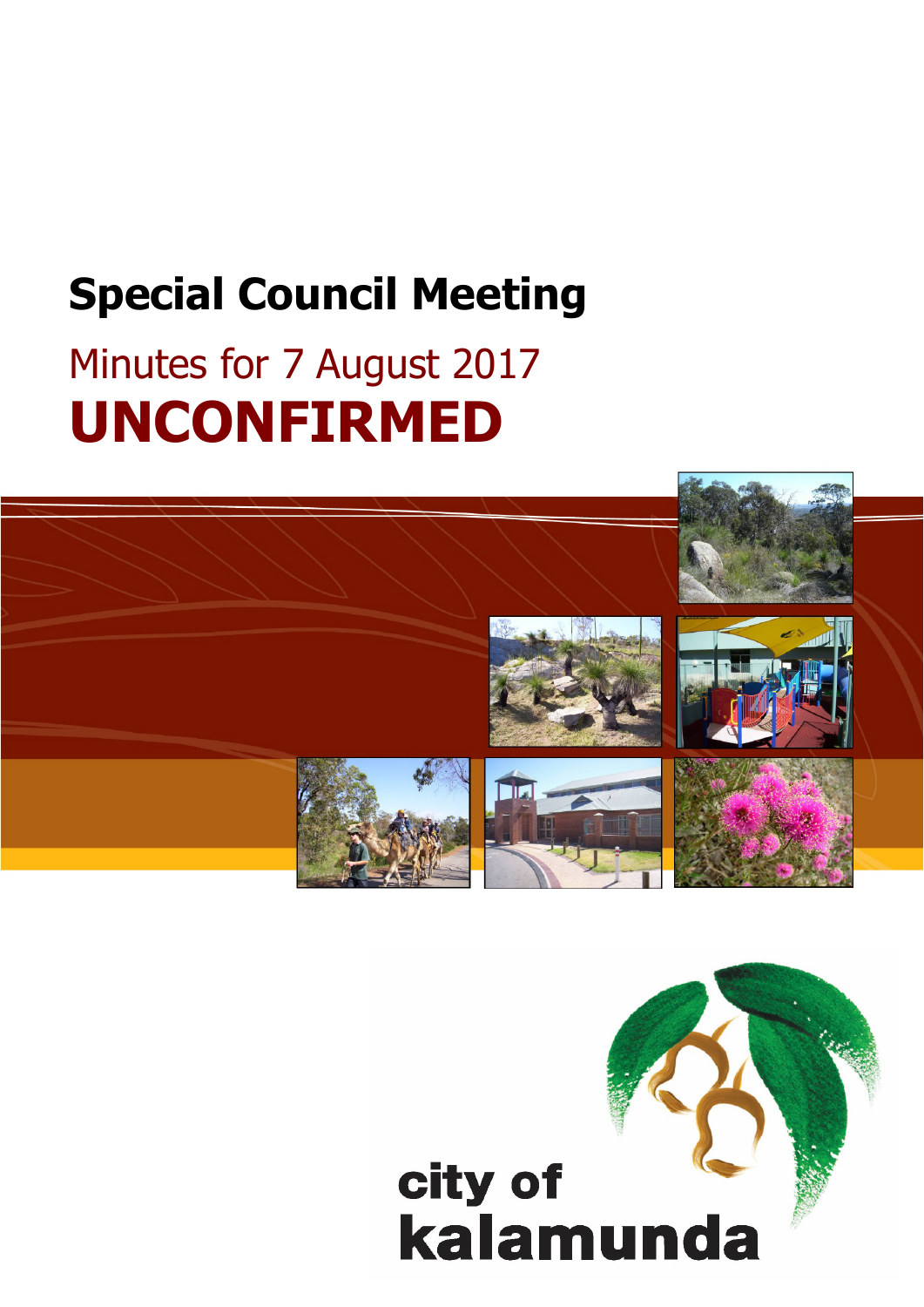# **INDEX**

| 1.0  |                                                                  |                                                                     |  |  |  |
|------|------------------------------------------------------------------|---------------------------------------------------------------------|--|--|--|
| 2.0  | ATTENDANCE, APOLOGIES AND LEAVE OF ABSENCE PREVIOUSLY APPROVED 3 |                                                                     |  |  |  |
| 3.0  |                                                                  |                                                                     |  |  |  |
| 4.0  |                                                                  |                                                                     |  |  |  |
| 5.0  |                                                                  | ANNOUNCEMENTS BY THE MEMBER PRESIDING WITHOUT DISCUSSION 4          |  |  |  |
| 6.0  |                                                                  |                                                                     |  |  |  |
| 7.0  |                                                                  |                                                                     |  |  |  |
| 8.0  |                                                                  |                                                                     |  |  |  |
|      |                                                                  | SCM13. CONFIDENTIAL ITEM - CONSIDERATION OF TENDERS - MANAGEMENT OF |  |  |  |
| 9.0  |                                                                  |                                                                     |  |  |  |
| 10.0 |                                                                  |                                                                     |  |  |  |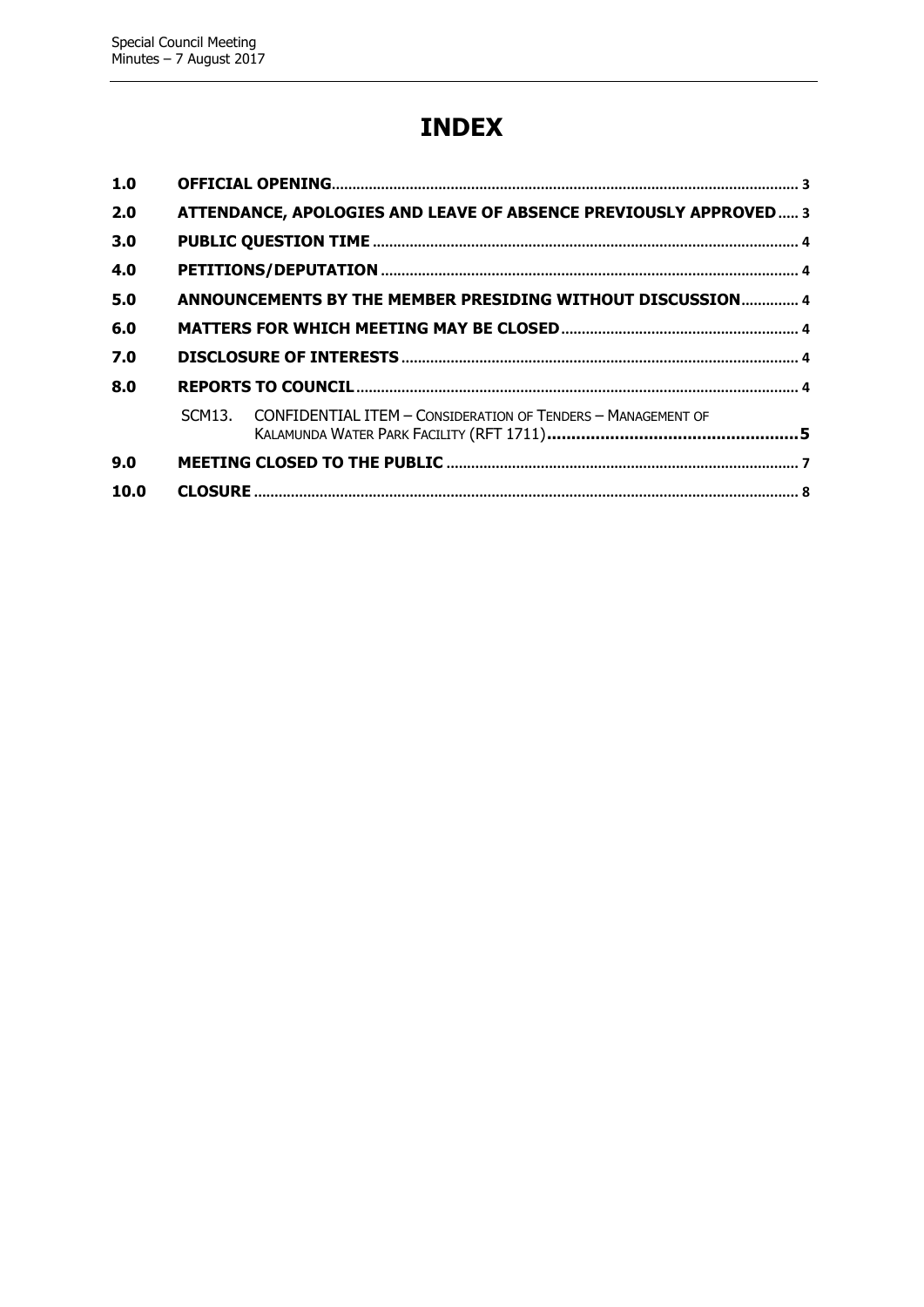# **MINUTES**

## <span id="page-2-0"></span>**1.0 OFFICIAL OPENING**

The Presiding Member opened the meeting at 8.12pm, welcoming Councillors, Staff and Members of the Public Gallery.

#### <span id="page-2-1"></span>**2.0 ATTENDANCE, APOLOGIES AND LEAVE OF ABSENCE PREVIOUSLY APPROVED**

#### 2.1 **Attendance**

2.2 **Apologies**

#### **Councillors**

Andrew Waddell JP (Mayor) (Presiding Member) North West Ward Sara Lohmeyer North West Ward Dylan O'Connor North West Ward Sue Bilich North Ward Tracy Destree North Ward Michael Fernie South East Ward John Giardina National South East Ward Allan Morton **South West Ward** Brooke O'Donnell South West Ward Noreen Townsend South West Ward

#### **Members of Staff**

| Rhonda Hardy                 | <b>Chief Executive Officer</b>                          |   |
|------------------------------|---------------------------------------------------------|---|
| Natalie Martin Goode         | Director Development Services                           |   |
| Dennis Blair                 | Director Asset Services                                 |   |
| Gary Ticehurst               | Director Corporate & Community Services                 |   |
| Simon Di Rosso               | General Counsel & Executive Advisor, Governance & Legal |   |
| <b>Andrew Fowler-Tutt</b>    | <b>Manager Approval Services</b>                        |   |
| Peter Varelis                | Manager Strategic Planning                              |   |
| Michelle Rogers              | <b>Manager Community Safety Services</b>                |   |
| Nicole O'Neill               | <b>Public Relations Coordinator</b>                     |   |
| Sara Slavin                  | <b>Council Support Officer</b>                          |   |
| <b>Members of the Public</b> | 10                                                      |   |
| <b>Members of the Press</b>  |                                                         | 0 |
| <b>Apologies</b>             |                                                         |   |
| <b>Councillors</b>           |                                                         |   |
| <b>Members of Staff</b>      | Nil.                                                    |   |

2.3 **Leave of Absence Previously Approved** Geoff Stallard South East Ward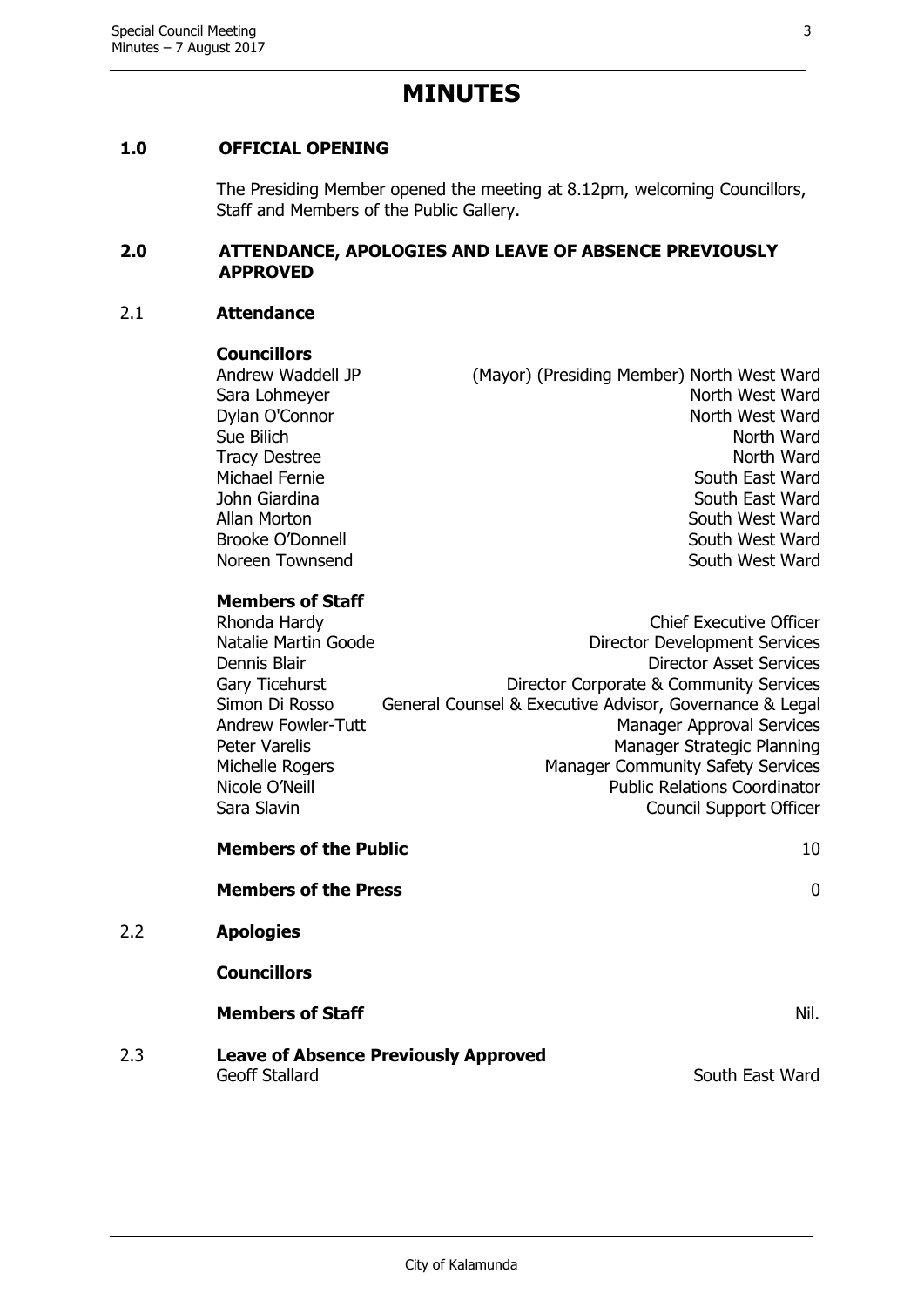#### <span id="page-3-0"></span>**3.0 PUBLIC QUESTION TIME**

A period of not less than 15 minutes is provided to allow questions from the gallery on matters relating to the functions of this meeting. For the purposes of Minuting, these questions and answers are summarised.

3.1 Nil.

### <span id="page-3-1"></span>**4.0 PETITIONS/DEPUTATION**

4.1 Nil.

#### <span id="page-3-2"></span>**5.0 ANNOUNCEMENTS BY THE MEMBER PRESIDING WITHOUT DISCUSSION**

5.1 Nil.

#### <span id="page-3-3"></span>**6.0 MATTERS FOR WHICH MEETING MAY BE CLOSED**

6.1 **SCM13. CONFIDENTIAL ITEM – Consideration of Tenders – Management of Kalamunda Water Park Facility (RFT 1711)** Provided under separate cover. Reason for Confidentiality: Local Government Act 1995  $S5.23$  (2) (c) – "a contract entered into, or which may be entered into, by the local government which relates to a matter to be discussed at the meeting."

#### <span id="page-3-4"></span>**7.0 DISCLOSURE OF INTERESTS**

#### 7.1 **Disclosure of Financial and Proximity Interests**

- a. Members must disclose the nature of their interest in matters to be discussed at the meeting. (Section 5.65 of the Local Government Act 1995.)
- b. Employees must disclose the nature of their interest in reports or advice when giving the report or advice to the meeting. (Section 5.70 of the Local Government Act 1995.)
- 7.1.1 Nil.

#### 7.2 **Disclosure of Interest Affecting Impartiality**

- a. Members and staff must disclose their interest in matters to be discussed at the meeting in respect of which the member or employee had given or will give advice.
- 7.2.1 Nil.

#### <span id="page-3-5"></span>**8.0 REPORTS TO COUNCIL**

Please Note: declaration of financial/conflict of interests to be recorded prior to dealing with each item.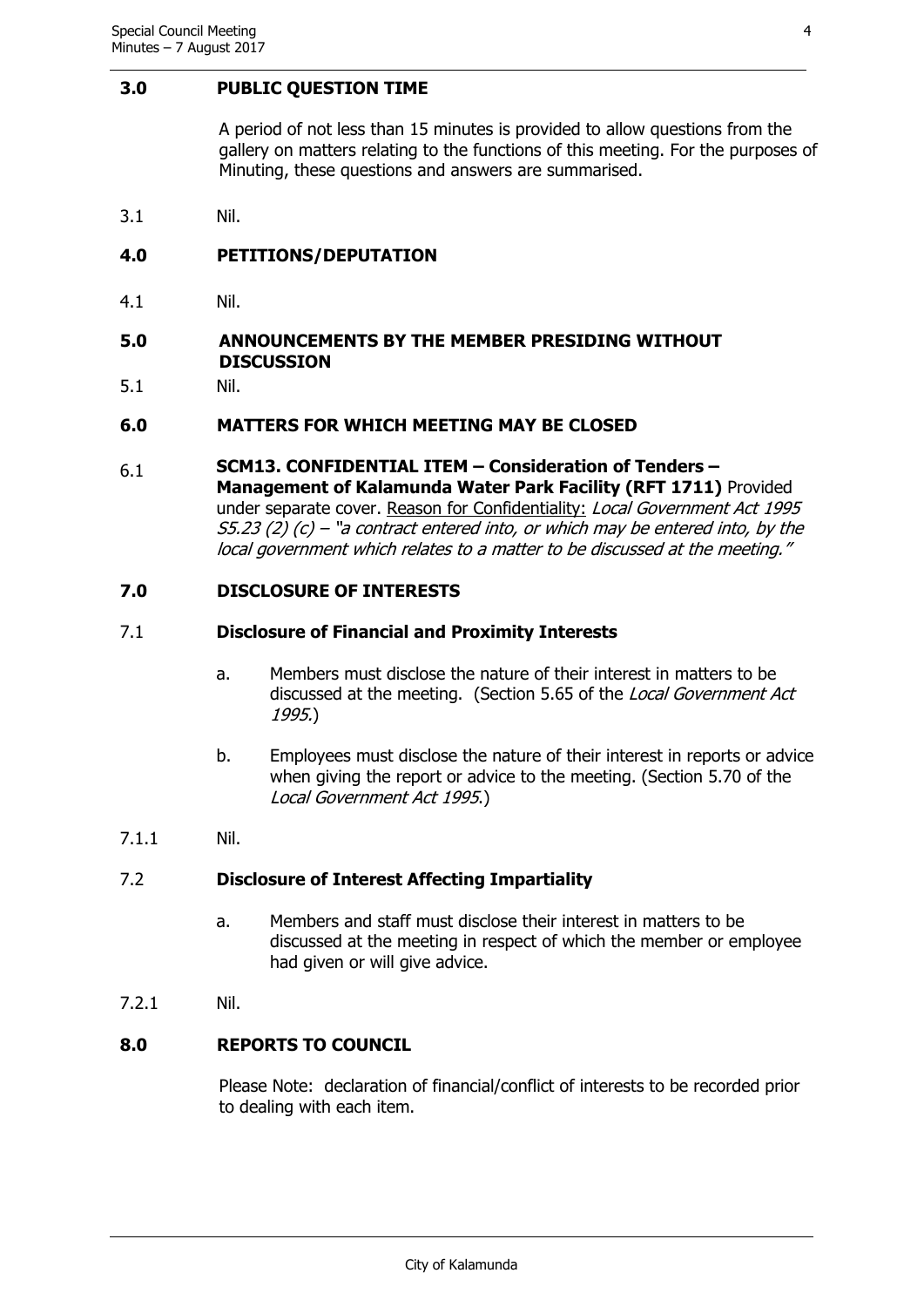**Declaration of financial / conflict of interests to be recorded prior to dealing with each item.**

#### <span id="page-4-0"></span>**SCM13. CONFIDENTIAL ITEM – Consideration of Tenders – Management of Kalamunda Water Park Facility (RFT 1711)**

Reason for Confidentiality: Local Government Act 1995 S5.23 (2) (c) - "a contract entered into, or which may be entered into, by the local government which relates to a matter to be discussed at the meeting."

| Previous Items                                                                                                                                                                                                                                                       | N/A                                     |
|----------------------------------------------------------------------------------------------------------------------------------------------------------------------------------------------------------------------------------------------------------------------|-----------------------------------------|
| Responsible Officer                                                                                                                                                                                                                                                  | Director Corporate & Community Services |
| Service Area                                                                                                                                                                                                                                                         | <b>Community Development</b>            |
| File Reference                                                                                                                                                                                                                                                       | <b>RFT1711</b>                          |
| Applicant                                                                                                                                                                                                                                                            | N/A                                     |
| Owner                                                                                                                                                                                                                                                                | N/A                                     |
| Confidential Attachment 1<br>Reason for Confidentiality:<br>Local Government Act 1995<br>$55.23$ (2) (c) – "a contract<br>entered into, or which may<br>be entered into, by the local<br>government which relates to<br>a matter to be discussed at<br>the meeting." | <b>Tender Evaluation Report</b>         |

#### **This report item has been circulated to all Councillors under separate cover.**

#### **Voting Requirements: Simple Majority**

#### RESOLVED SCM 136/2017

That Council:

1. Accept the recommendation of the Tender Evaluation Panel to appoint Belgravia Leisure to manage the Kalamunda Water Park for a period of five years with an option to extend for a further period of five years, at the sole discretion of the City of Kalamunda.

Moved: **Cr Dylan O'Connor**

Seconded: **Cr Brooke O'Donnell**

Vote: **CARRIED UNANIMOUSLY (10/0)**

**Please note this report item was dealt with under section 9 of the Agenda.**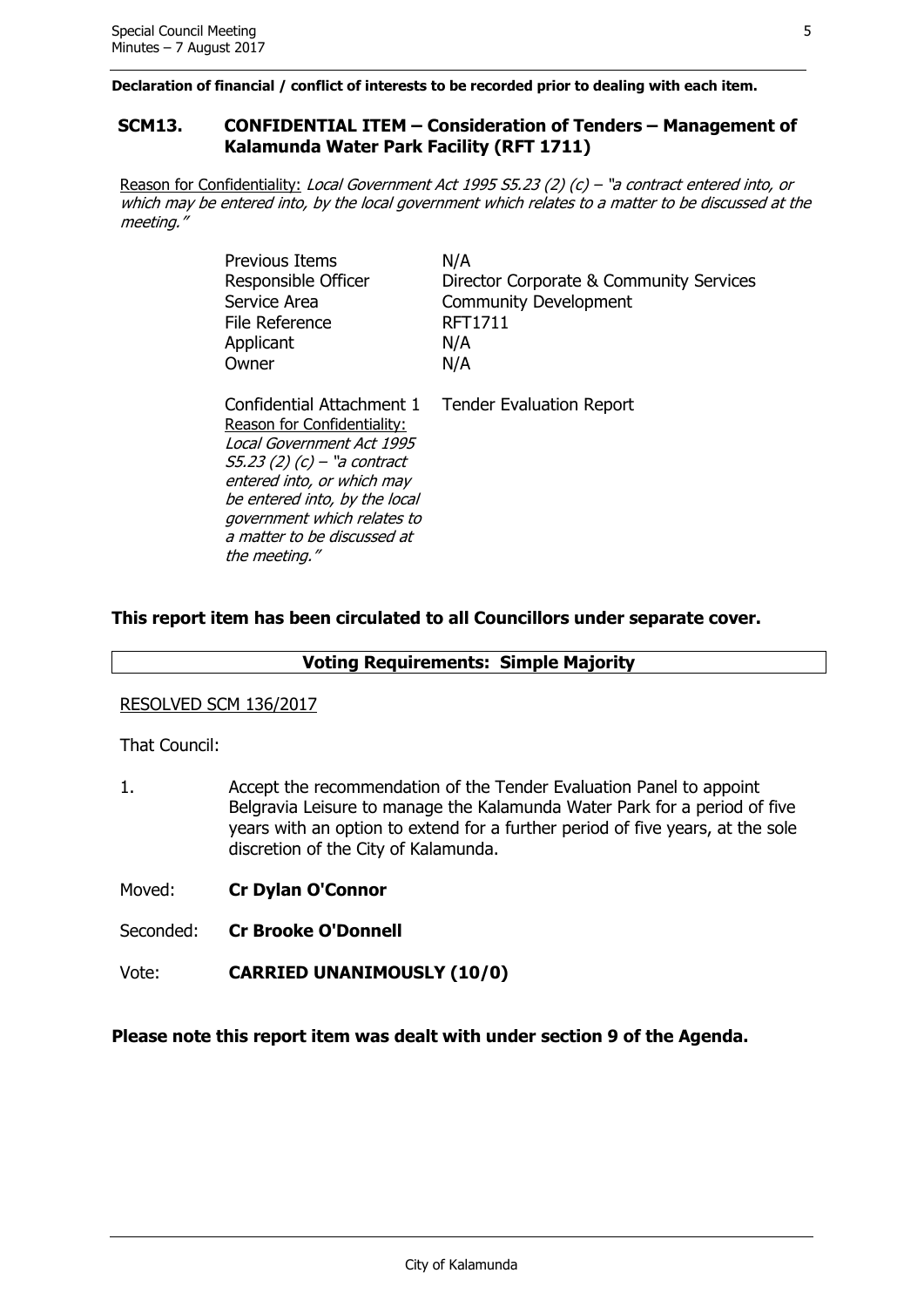#### **Confidential Attachment 1**

CONFIDENTIAL ITEM – Consideration of Tenders – Management of Kalamunda Water Park Facility (RFT 1711)

## **Tender Evaluation Report**

Reason for Confidentiality: Local Government Act 1995 S5.23 (2) (c) - "a contract entered into, or which may be entered into, by the local government which relates to a matter to be discussed at the meeting."

## **This attachment has been circulated to all Councillors under separate cover**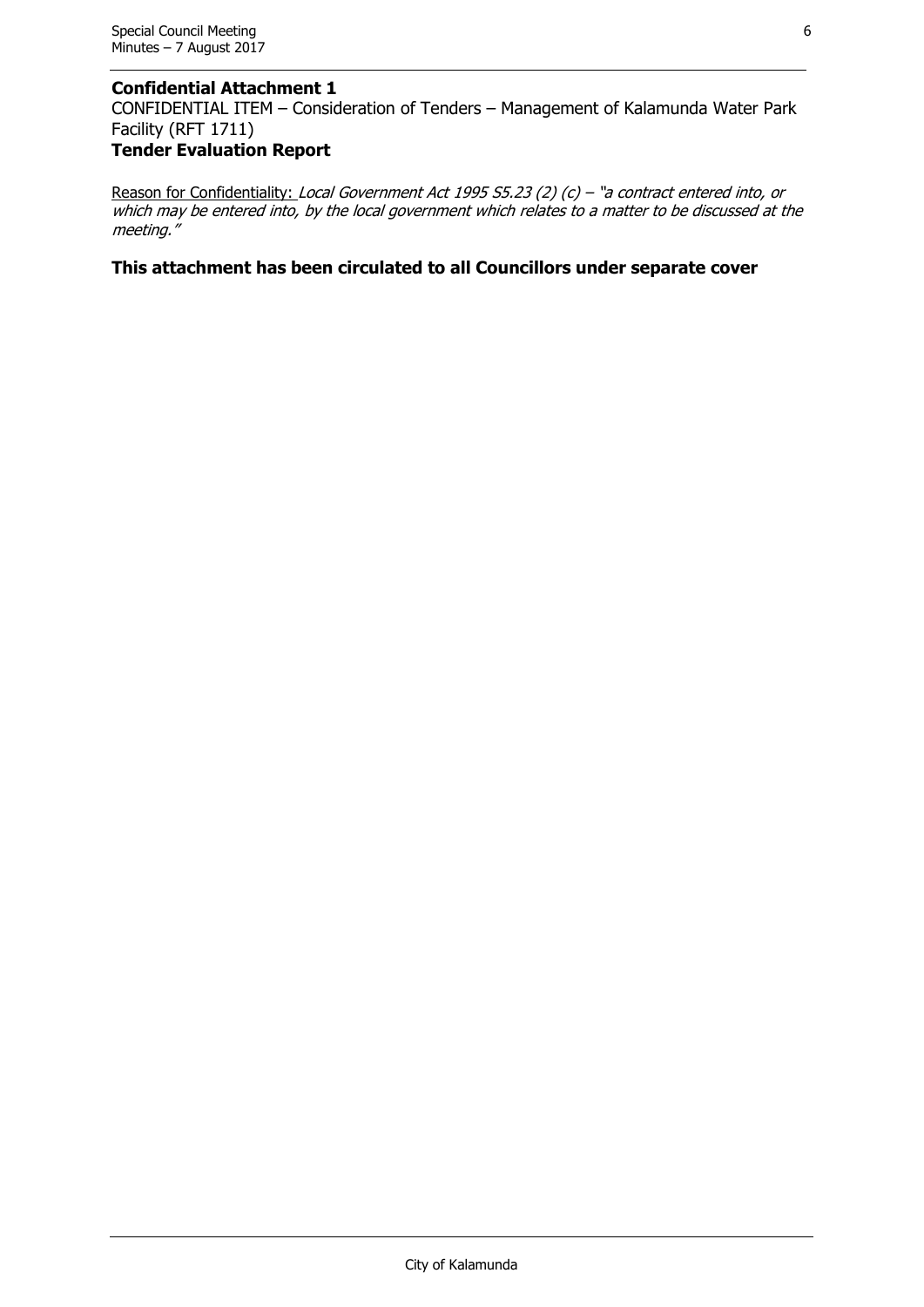#### <span id="page-6-0"></span>**9.0 MEETING CLOSED TO THE PUBLIC**

#### 9.1 **Meeting Closed to the Public**

#### RESOLVED SCM 135/2017

That the meeting be closed to the public to discuss Confidential Item SCM. 13 (provided under separate cover).

| Moved: | <b>Cr Sue Bilich</b> |
|--------|----------------------|
|        |                      |

| Seconded: |  | <b>Cr John Giardina</b> |
|-----------|--|-------------------------|
|           |  |                         |

Vote: **CARRIED UNANIMOUSLY (10/0)**

The meeting closed at 8.13pm. All members of the public left the gallery.

#### 9.2 **SCM13. CONFIDENTIAL ITEM – Consideration of Tenders – Management of Kalamunda Water Park Facility (RFT 1711)**

#### **Voting Requirements: Simple Majority**

#### RESOLVED SCM 136/2017

That Council:

- 1. Accept the recommendation of the Tender Evaluation Panel to appoint Belgravia Leisure to manage the Kalamunda Water Park for a period of five years with an option to extend for a further period of five years, at the sole discretion of the City of Kalamunda.
- Moved: **Cr Dylan O'Connor**
- Seconded: **Cr Brooke O'Donnell**
- Vote: **CARRIED UNANIMOUSLY (10/0)**